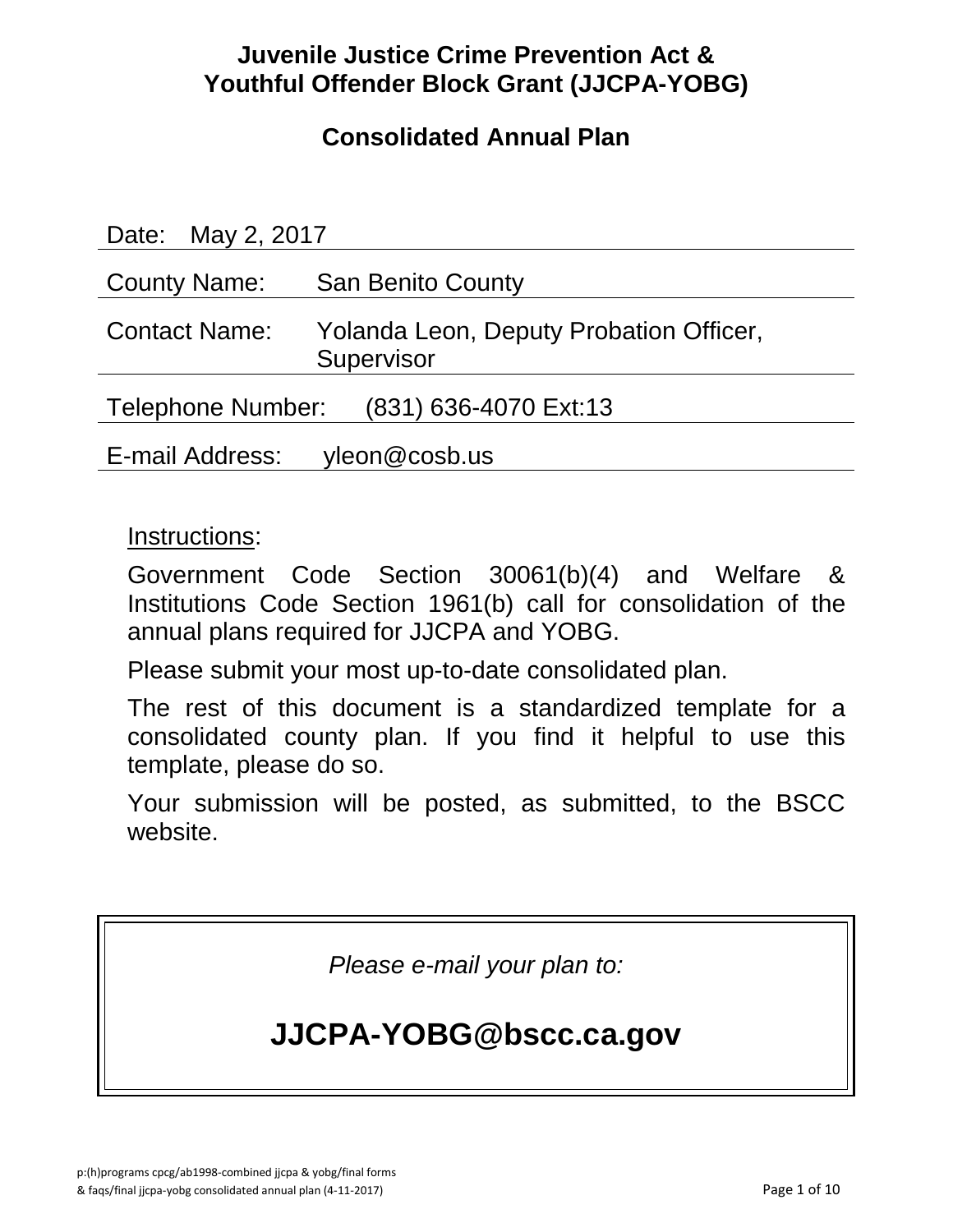# **Juvenile Justice Plan**

Part I. Countywide Service Needs, Priorities and Strategy

- A. Assessment of Existing Services
- B. Identifying and Prioritizing Focus Areas
- C. Juvenile Justice Action Strategy

Part II. Juvenile Justice Crime Prevention Act (JJCPA)

- A. Information Sharing and Data Collection
- B. Funded Programs, Strategies and/or System Enhancements

Part III. Youthful Offender Block Grant (YOBG)

- A. Strategy for Non-707(b) Offenders
- B. Regional Agreements
- C. Funded Programs, Placements, Services, Strategies and/or System Enhancements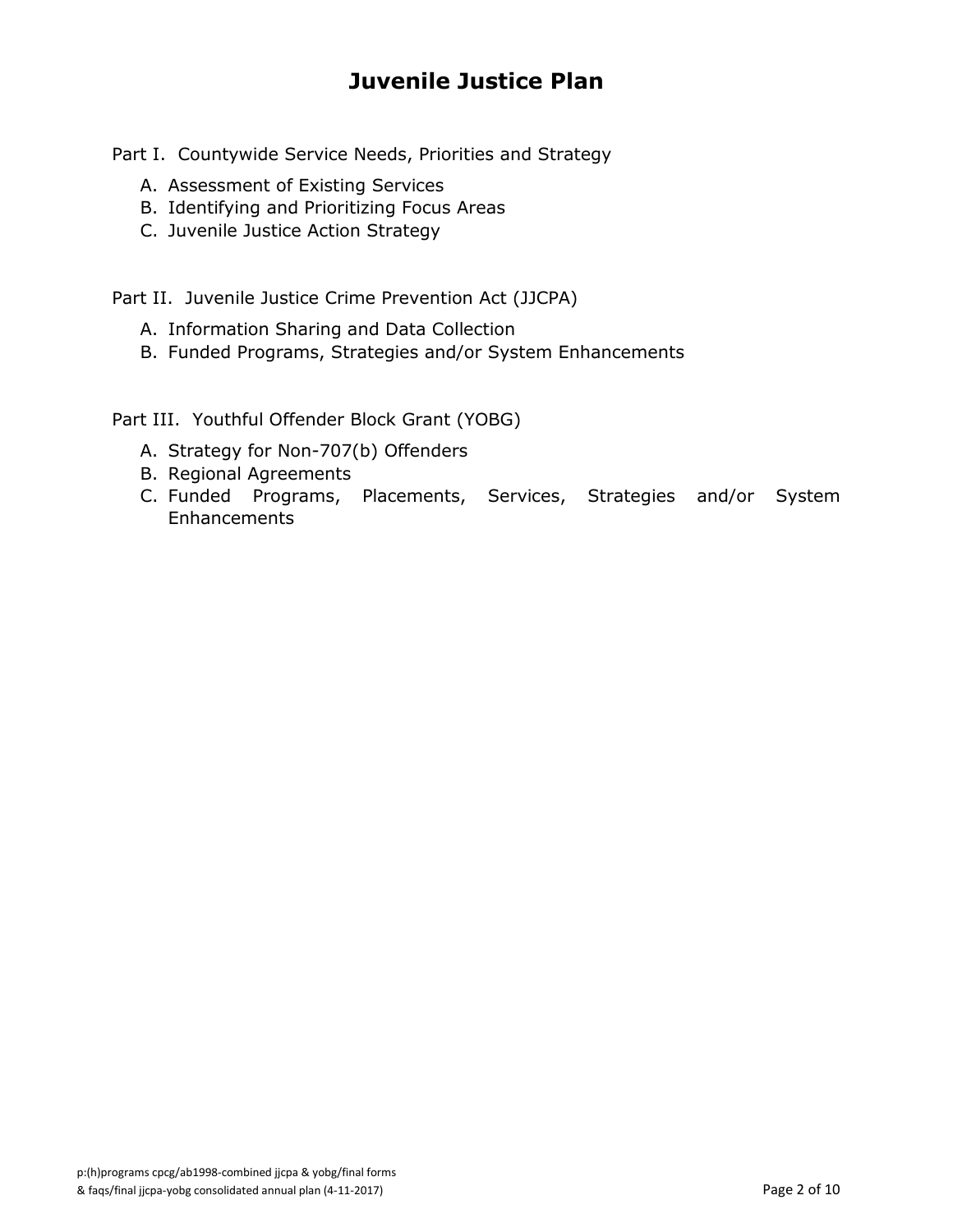#### **Part I. Service Needs, Priorities & Strategy**

*Authority: Government Code Section 30061(b)(4)(A) The multiagency juvenile justice plan shall include, but not be limited to, all of the following components:*

*(i) An assessment of existing law enforcement, probation, education, mental health, health, social services, drug and alcohol, and youth services resources that specifically target at-risk juveniles, juvenile offenders, and their families.*

*(ii) An identification and prioritization of the neighborhoods, schools, and other areas in the community that face a significant public safety risk from juvenile crime, such as gang activity, daylight burglary, late-night robbery, vandalism, truancy, controlled substances sales, firearm-related violence, and juvenile substance abuse and alcohol use.*

*(iii) A local juvenile justice action strategy that provides for a continuum of responses to juvenile crime and delinquency and demonstrates a collaborative and integrated approach for implementing a system of swift, certain, and graduated responses for at-risk youth and juvenile offenders.*

*Government Code Section 30061(b)(4)(B)(ii) Collaborate and integrate services of*  all the resources set forth in clause (i) of subparagraph (A), to the extent *appropriate.*

#### **A. Assessment of Existing Services**

Include here an assessment of existing law enforcement, probation, education, mental health, health, social services, drug and alcohol, and youth services resources that specifically target at-risk juveniles, juvenile offenders, and their families.

See attached JJCPA-Comprehensive Multi-Agency Plan

Describe what approach will be used to facilitate collaboration amongst the organizations listed above and support the integration of services.

See attached JJCPA-Comprehensive Multi-Agency Plan

#### **B. Identifying and Prioritizing Focus Areas**

Identify and prioritize the neighborhoods, schools, and other areas of the county that face the most significant public safety risk from juvenile crime.

See attached JJCPA-Comprehensive Multi-Agency Plan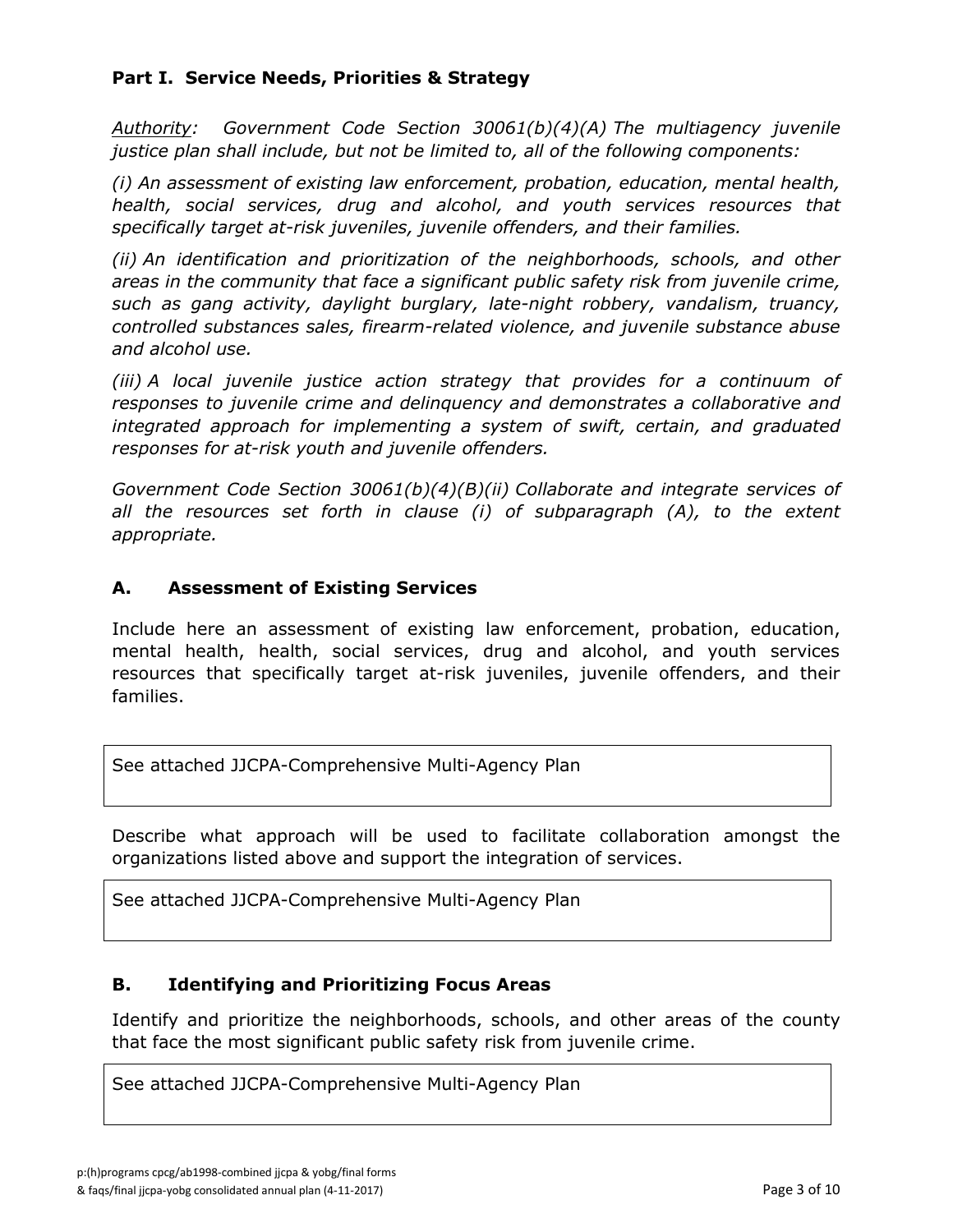#### **C. Juvenile Justice Action Strategy**

Describe your county's juvenile justice action strategy. Include an explanation of your county's continuum of responses to juvenile crime and delinquency as well as a description of the approach used to ensure a collaborative and integrated approach for implementing a system of swift, certain, and graduated responses for at-risk youth and juvenile offenders.

See attached JJCPA-Comprehensive Multi-Agency Plan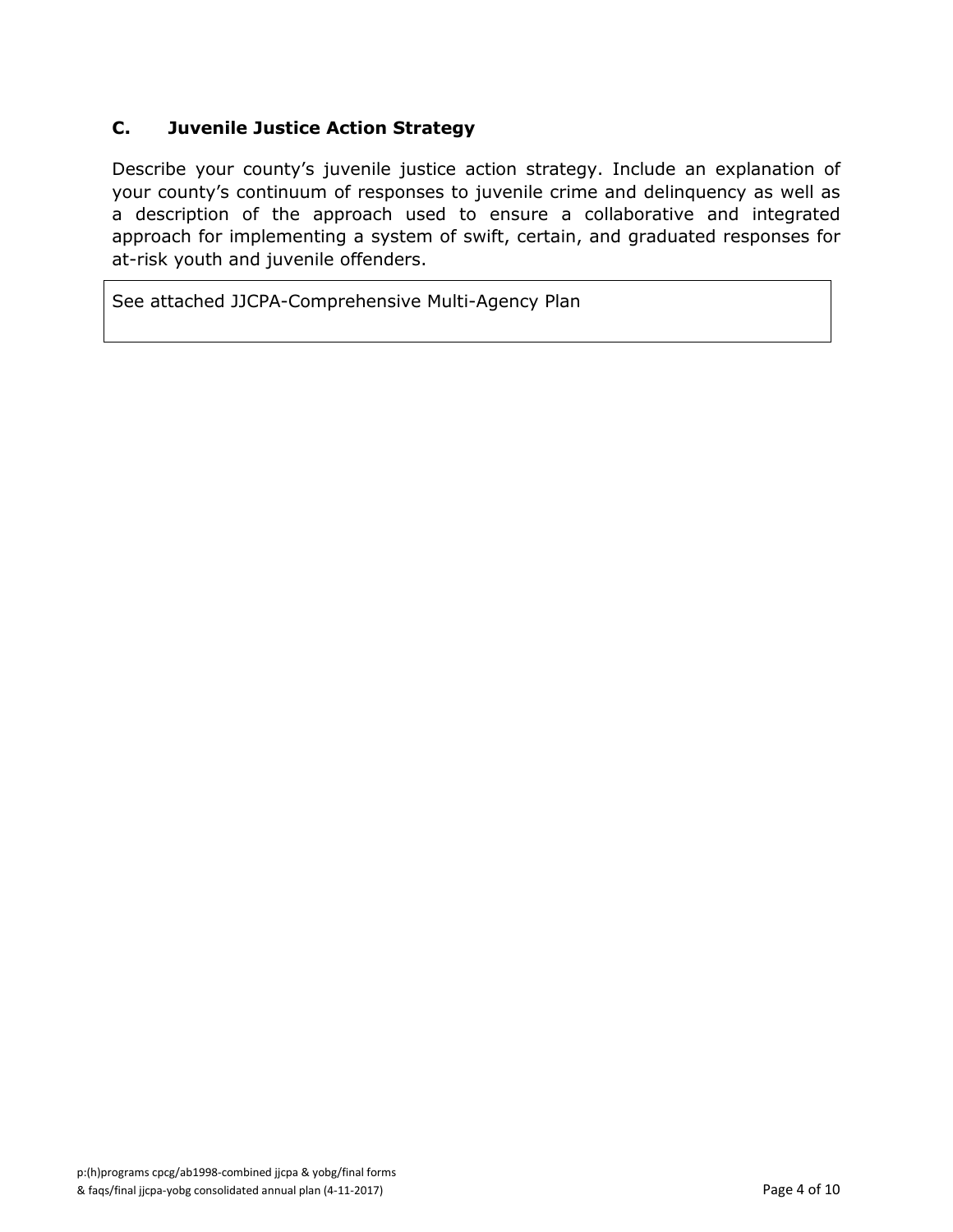#### **Part II. Juvenile Justice Crime Prevention Act (JJCPA)**

*Authority: Government Code Section 30061(b)(4)(B) Programs, strategies, and system enhancements proposed to be funded under this chapter shall satisfy all of the following requirements:*

*(i) Be based on programs and approaches that have been demonstrated to be effective in reducing delinquency and addressing juvenile crime for any elements of response to juvenile crime and delinquency, including prevention, intervention, suppression, and incapacitation.*

*(iii) – Employ information sharing systems to ensure that county actions are fully coordinated, and designed to provide data for measuring the success of juvenile justice programs and strategies."*

*Government Code Section 30061(b)(4)(A) The multiagency juvenile justice plan shall include, but not be limited to, all of the following components:*

*(iv) A description of the programs, strategies, or system enhancements that are proposed to be funded pursuant to this subparagraph.*

#### **A. Information Sharing and Data**

Describe your information systems and their ability to facilitate the sharing of data across agencies within your county. Describe the data obtained through these systems and how those data are used to measure the success of juvenile justice programs and strategies.

Multi-Agency Team meetings are held between providers once a month at System of Care Meetings. During budget discussions department heads review the programs progress prior to approval of programs.

#### **B. Funded Programs, Strategies and/or System Enhancements**

Using the template on the next page, describe each program, strategy and/or system enhancement that will be supported with funding from JJPCA, identifying anything that is co-funded with Youthful Offender Block Grant (YOBG) moneys.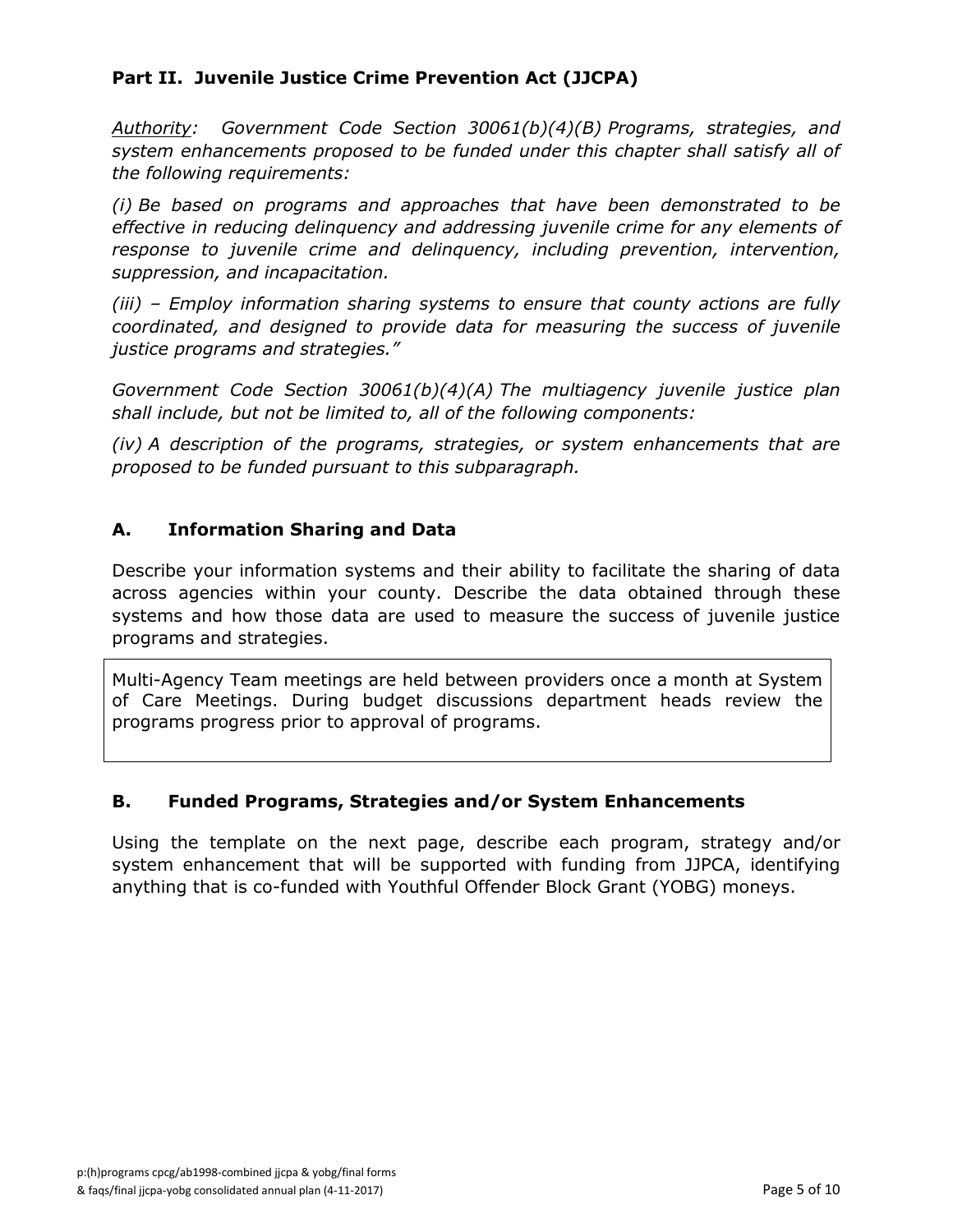### **JJCPA Funded Program, Strategy and/or System Enhancement**

*This template should be copied as many times as needed to capture every program, strategy and system enhancement you plan to fund next year.*

#### *Program Name:*

Early Intervention Program

#### **Evidence Upon Which It Is Based: Orange County's Early Intervention Program**

In Orange County, CA, the Juvenile Systems Task Force developed the 8% Early Intervention Program to target young, high-risk juvenile offenders and their families. This small percentage of chronic offenders had been found to account for more than half of all juvenile arrests in Orange County. These chronic juvenile offenders can easily be identified because they are usually age 15 or younger at the time of their first system referral and have at least two of the following characteristics: poor school behavior or performance problems, family problems, substance abuse problems, and delinquency patterns (Kurz and Moore, 1994).

#### *Description:*

EIP is a family focused reduced caseload that emphasizes matching the entire family to local resources. The family-focused case planning is particularly important given the parents' demonstrated inability to adequately supervise and discipline their children. In addition, youth are immersed in valuable programs and activities at a level that facilitates competency development.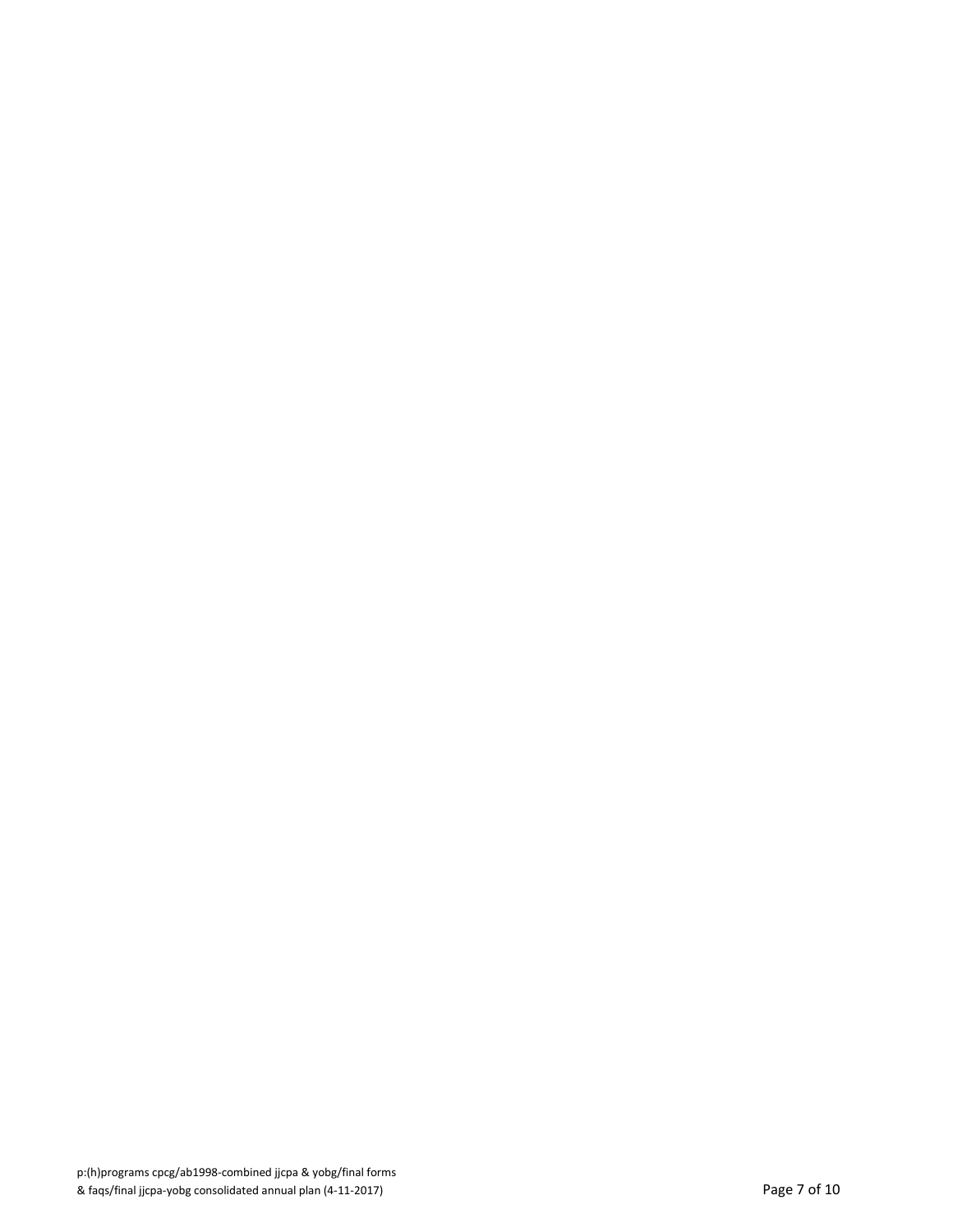#### **Part III. Youthful Offender Block Grant (YOBG)**

*Authority: Welfare & Institutions Code Section 1961(a) – On or before May 1 of each year, each county shall prepare and submit to the Board of State and Community Corrections a Juvenile Justice Development Plan on its proposed programs, strategies, and system enhancements for the next fiscal year from the Youthful Offender Block Grant Fund described in Section 1951. The plan shall include all of the following:*

*(1) A description of the programs, placements, services, strategies, and system enhancements to be funded by the block grant allocation pursuant to this chapter, including, but not limited to, the programs, tools, and strategies outlined in Section 1960.*

*(2) A description of how the plan relates to or supports the county's overall strategy for dealing with youthful offenders who have not committed an offense described in subdivision (b) of Section 707, and who are no longer eligible for commitment to the Division of Juvenile Facilities under Section 733 as of September 1, 2007.*

*(3) A description of any regional agreements or arrangements to be supported by the block grant allocation pursuant to this chapter.*

*(4) A description of how the programs, placements, services, or strategies identified in the plan coordinate with multiagency juvenile justice plans and programs under paragraph (4) of subdivision (b) of Section 30061 of the Government Code.*

#### **A. Strategy for Non-707(b) Offenders**

Describe your county's overall strategy for dealing with non-707(b) youthful offenders who are not eligible for commitment to the Division of Juvenile Justice. Explain how this Plan relates to or supports that strategy.

JJCPA currently funded programs have been enhanced using the YOBG funds. As a result of our collaboration with community based organizations, services available to these youth will continue to include group counseling, parent education, and tutoring. Youth newly entering the juvenile justice system will undergo a Risk Assessment to determine their risk and strengths. Minors rating a medium to high risk score will be processed through our probation intake department where they will be investigated further. These youth may be subjected to our Juvenile Review Board, Informal probation or their case may be referred to the District Attorney's office for prosecution and possible wardship.

#### **B. Regional Agreements**

Describe any regional agreements or arrangements to be supported with YOBG funds.

NONE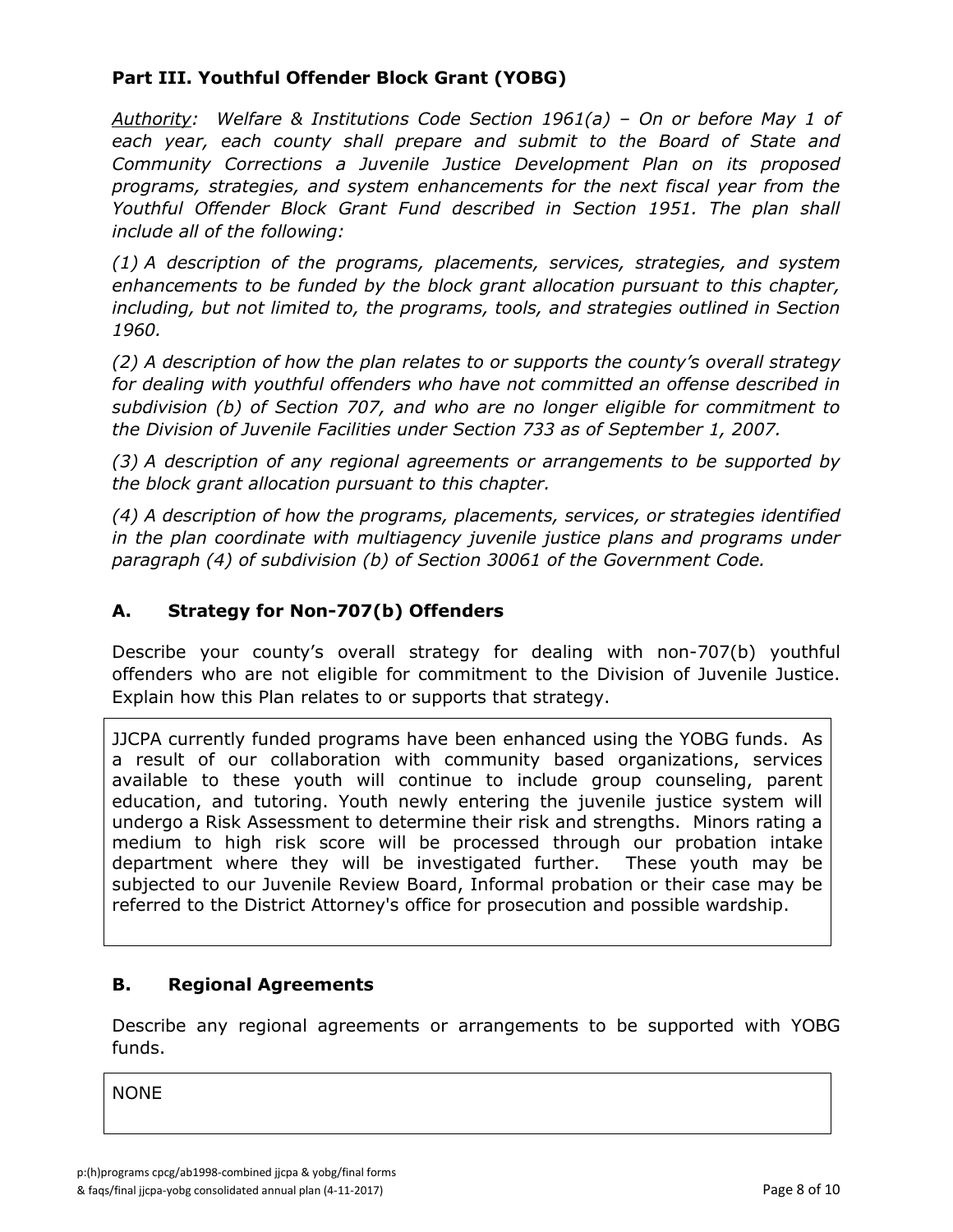#### **C. Funded Programs, Placements, Services, Strategies and/or System Enhancements**

Using the template on the next page, describe the programs, placements, services, strategies, and system enhancements to be funded through the YOBG program. Explain how they complement or coordinate with the programs, strategies and system enhancements to be funded through the JJCPA program.